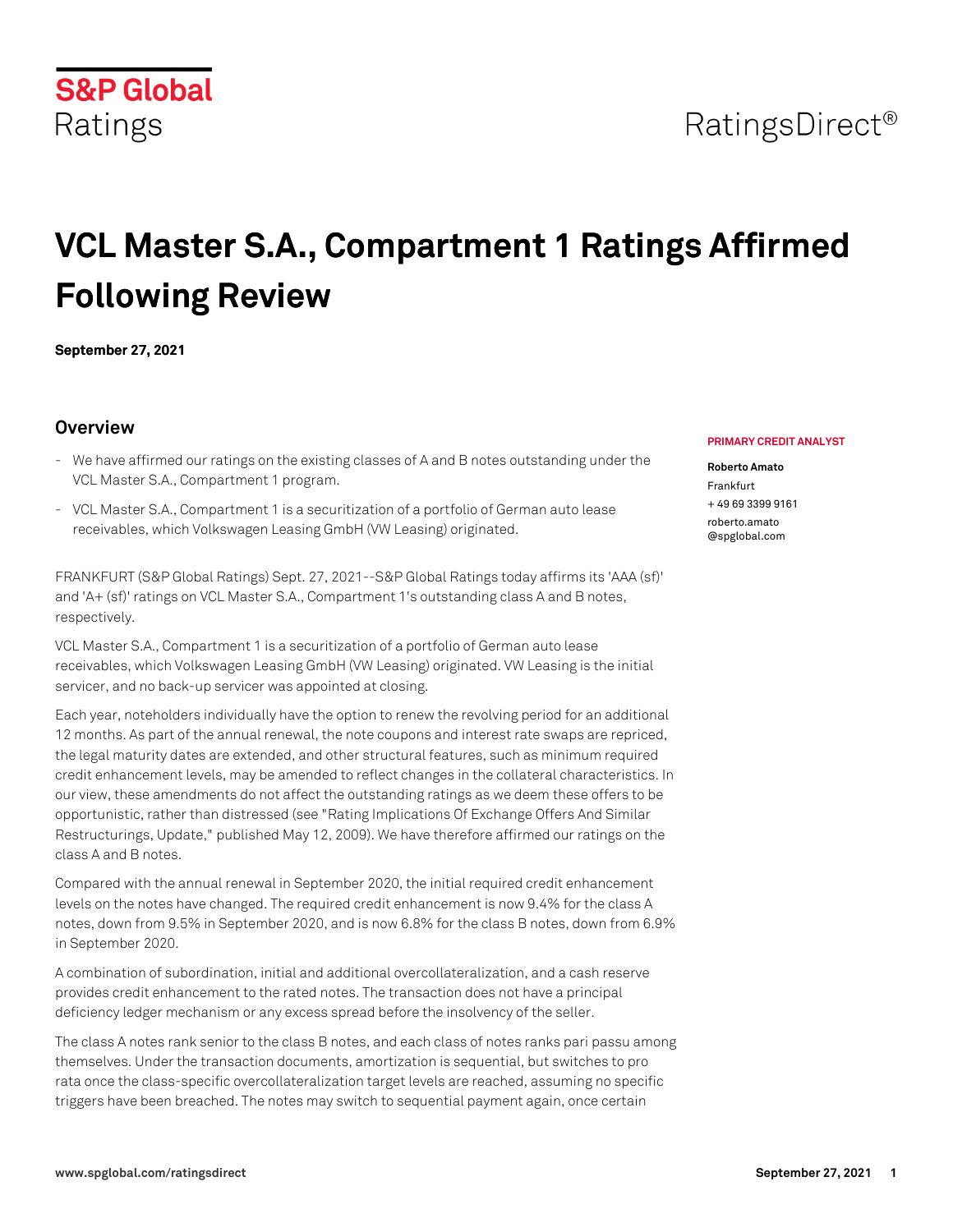credit enhancement increase conditions have been met. If the servicer were to become insolvent at any point in the transaction's life, the notes would permanently switch to sequential amortization.

## **Related Criteria**

- Criteria | Structured Finance | General: Global Framework For Payment Structure And Cash Flow Analysis Of Structured Finance Securities, Dec. 22, 2020
- Criteria | Structured Finance | General: Counterparty Risk Framework: Methodology And Assumptions, March 8, 2019
- Criteria | Structured Finance | General: Incorporating Sovereign Risk In Rating Structured Finance Securities: Methodology And Assumptions, Jan. 30, 2019
- Legal Criteria: Structured Finance: Asset Isolation And Special-Purpose Entity Methodology, March 29, 2017
- Criteria | Structured Finance | ABS: Methodology And Assumptions For European Auto ABS, Oct. 15, 2015
- Criteria | Structured Finance | ABS: Global Methodology And Assumptions For Assessing The Credit Quality Of Securitized Consumer Receivables, Oct. 9, 2014
- Criteria | Structured Finance | General: Global Framework For Assessing Operational Risk In Structured Finance Transactions, Oct. 9, 2014
- General Criteria: Methodology Applied To Bank Branch-Supported Transactions, Oct. 14, 2013
- Criteria | Structured Finance | General: Global Derivative Agreement Criteria, June 24, 2013
- General Criteria: Global Investment Criteria For Temporary Investments In Transaction Accounts, May 31, 2012
- General Criteria: Principles Of Credit Ratings, Feb. 16, 2011
- Criteria | Structured Finance | General: Methodology For Servicer Risk Assessment, May 28, 2009
- Criteria | Structured Finance | ABS: European Consumer Finance Criteria, March 10, 2000

### **Related Research**

- European Auto ABS Index Report Q2 2021, Sept. 23, 2021
- Economic Snapshots Indicate Europe Responding Quickly To The Grand Reopening, July 9, 2021
- ESG Industry Report Card: Auto Asset-Backed Securities, March 31, 2021
- Germany 'AAA/A-1+' Ratings Affirmed; Outlook Stable, March 26,2021
- S&P Global Ratings Definitions, Jan. 5, 2021
- How Much Is Enough? Information Quality Standards For The EMEA RMBS And ABS Rating Process, Jan. 8, 2019
- 2017 EMEA ABS Scenario And Sensitivity Analysis, July 6, 2017
- European Structured Finance Scenario And Sensitivity Analysis 2016: The Effects Of The Top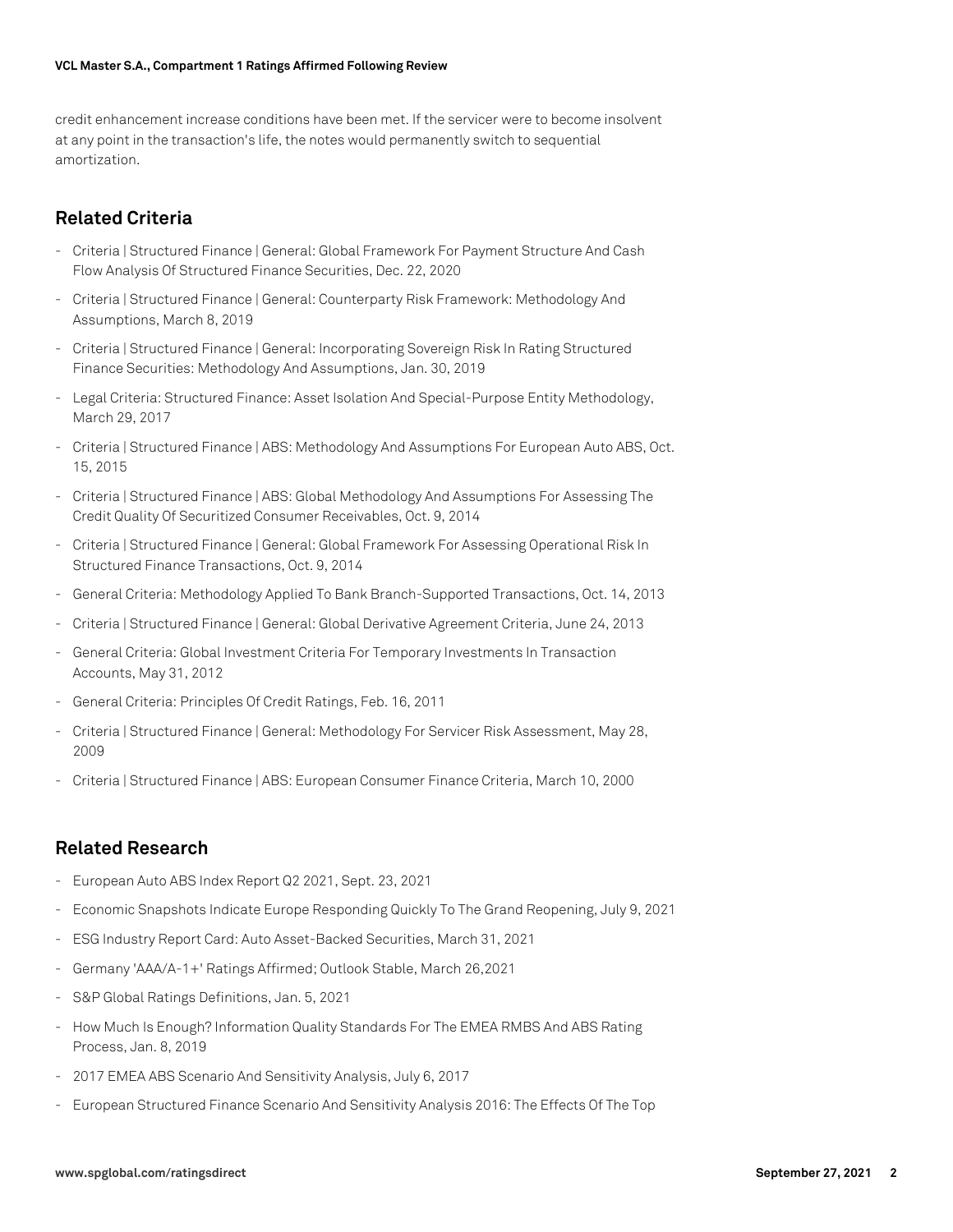#### **VCL Master S.A., Compartment 1 Ratings Affirmed Following Review**

Five Macroeconomic Factors, Dec. 16, 2016

- Global Structured Finance Scenario And Sensitivity Analysis 2016: The Effects Of The Top Five Macroeconomic Factors, Dec. 16, 2016
- Scenario Analysis: Gross Default Rates And Excess Spread Hold The Answer To Future European Auto ABS Performance, May 12, 2009